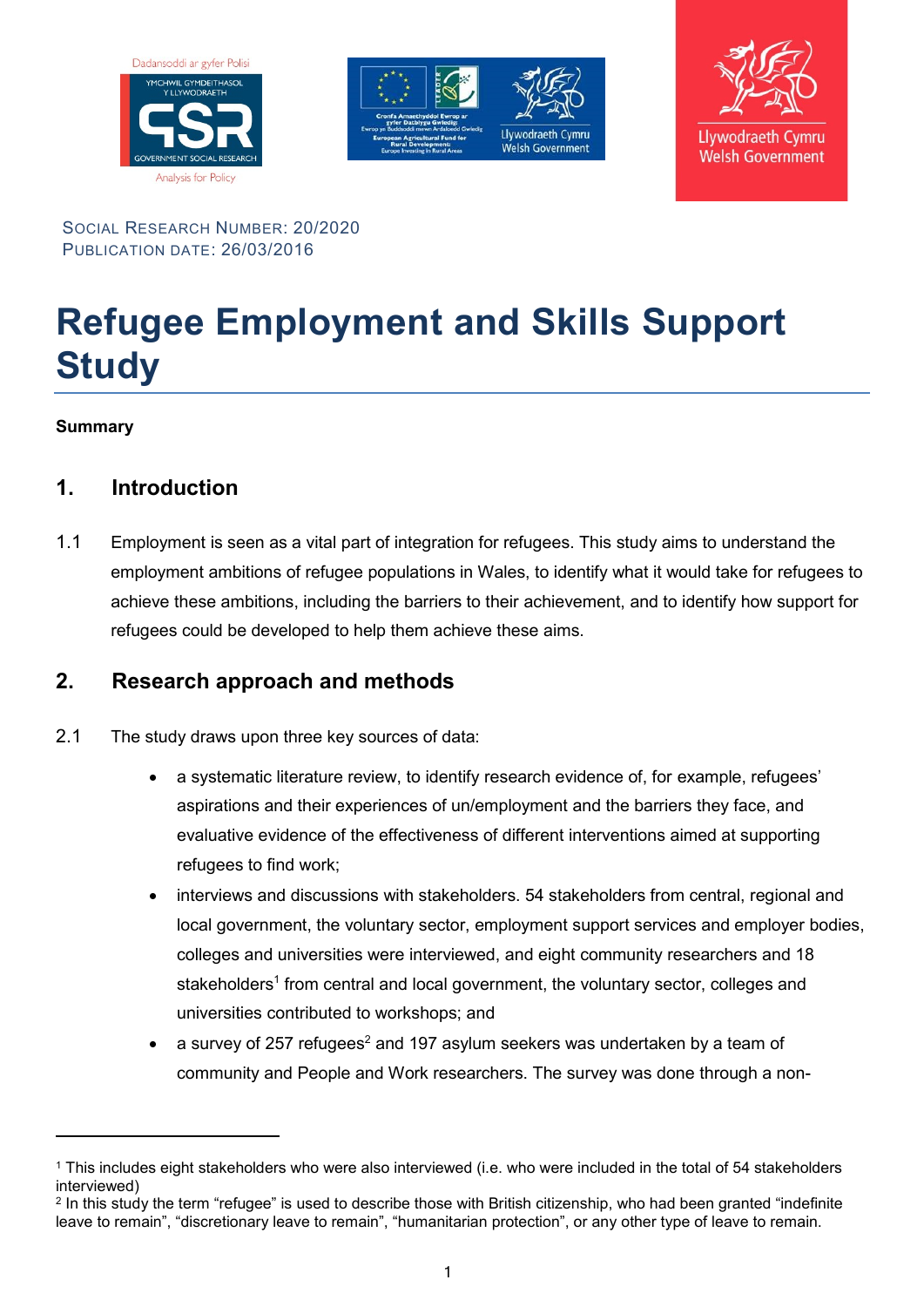random sample and as such the research does not make any claims about its findings being representative of the broader refugee and asylum seeker populations.

2.2 The study's approach and methodology and further details on the sample achieved are described in section 2.

#### **3. The ambitions of refugee and asylum seeker populations**

- 3.1 As the report outlines in section 3, most refugees and asylum seekers want to work and they want to find work that matches their interests, skills and experience. Around two thirds (63%) of those surveyed who had worked in their home country, wanted to continue in the same occupation or profession they had before seeking asylum. Ambitions typically reflected gendered roles in refugees' and asylum seekers' country of origin, although some women surveyed found freedom in the UK to consider new ambitions. The diversity of refugee populations (e.g. in terms of previous occupation) means their ambitions are equally diverse.
- 3.2 Refugees' and asylum seekers' ambitions are not fixed. Around 80% of those surveyed were willing to consider alternatives, and previous research has found that refugees' aspirations often fade over time, as their expectation of attaining or realising their initial ambitions diminishes.

#### **4. The skills and qualifications of refugee and asylum seeker populations**

- 4.1 The diversity of refugee and asylum seeker populations means that their skills, including English language skills, and qualifications, are equally diverse; for example, some have a university education (27% of those surveyed) and strong English language skills, while others have no or little formal education (10% of those surveyed) and weak English language skills. There are also differences for different groups; for example, there is some evidence that levels of education tend to be lower amongst refugees resettled under the SVPRS.
- 4.2 Rates of participation in education and training are high for ESOL, but lower for other types of learning provision. Roughly two-thirds (65%) of those surveyed reported having taken part in English for Speakers of Other Languages (ESOL) provision. In contrast, rates of participation in other types of education and training in Wales, such as college (20%), university (10%), community provision (10%) or work experience/work placements, were much lower. The data collected for this study suggests that in part, this reflects the ways in which poor English language skills limit participation in other types of education and training. However, it also reflects other barriers, such as financial pressures and difficulties with transport and childcare. Low rates of participation in education and training are a concern, given many refugees' and asylum seekers' skill gaps, such as gaps in their "employability skills".
- 4.3 Future intentions to learn were somewhat different to patterns of current participation in learning, with around 40% reporting an intention to continue ESOL and almost a third expressing a desire to go to university (31%) or college (28%) once they had developed their language skills further.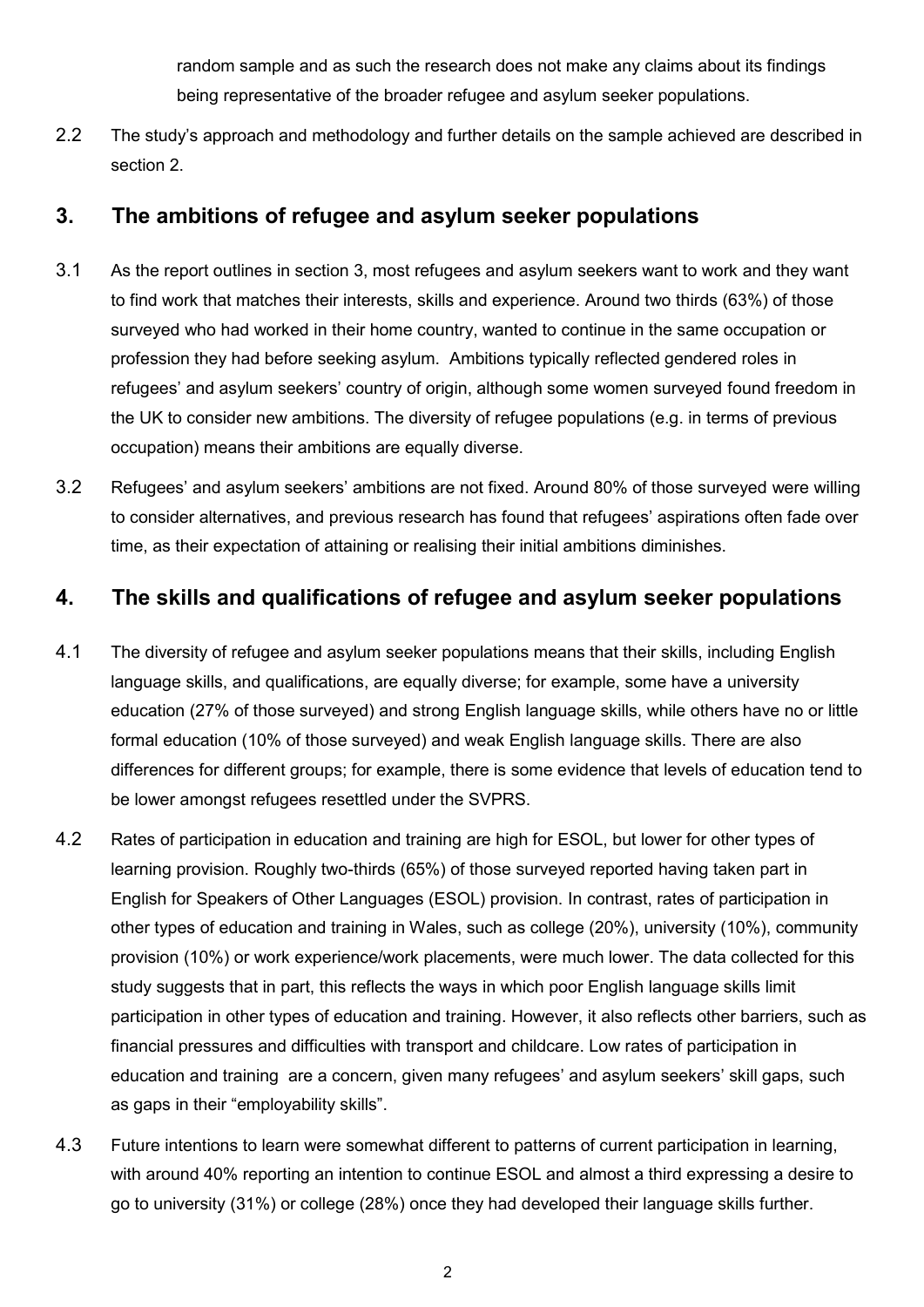Although future intentions to develop skills through college or university are higher than current rates of participation, views on the value and relevance of learning for employment were mixed. While almost two thirds of those surveyed (64%) called for more training provision, and 42% called for more work placements to help them find work, only around half of those surveyed identified the way in which learning could help them find work as a motivation for taking part in learning, now or in the future.

#### **5. The employment experiences of refugees**

- 5.1 As section 5 outlines, 40% of those interviewed for this survey who were entitled to work, were in work. Other studies reviewed for this research have identified employment rates of between 20- 50%, with most reporting rates of around 30-35%. A figure of around 35-40% appears a reasonable estimate, although it disguises differences in employment rates according to:
	- gender as men have higher rates of employment than women;
	- skill level as those with higher skills and in particular, English language skills, are more likely to be in work; and
	- length of time in the UK, where those who have been in the UK longer are more likely to be in work.
- 5.2 Headline employment rates also conceal high rates of "poor work", with many working below skill levels, for low pay in temporary or insecure jobs.

### **6. Barriers to employment**

- 6.1 Low levels of employment, and high rates of poor work amongst those in work, reflect the range of barriers that hinder or stop refugees from realising their aspirations (most asylum seekers cannot work legally).
- 6.2 For those with higher aspirations, a misalignment between their aspirations and skills and employer expectations, is a key barrier; for example, those aspiring to continue working in professional jobs typically face greater barriers to entry, such as higher expectations on the part of employers in relation to English language skills and "cultural competence" (the ability to understand, communicate with and effectively interact with employers and work colleagues in Wales). This means that refugees' pathways to employment differ. For some, finding employment means adjusting their aspirations and accepting poorer work, where employers' expectations are lower. For others it means deferring entry to employment while they develop their language and employability skills, including their cultural competence. The alignment of aspirations, skills and employer expectations could also be achieved by working with employers to change their expectations of employees.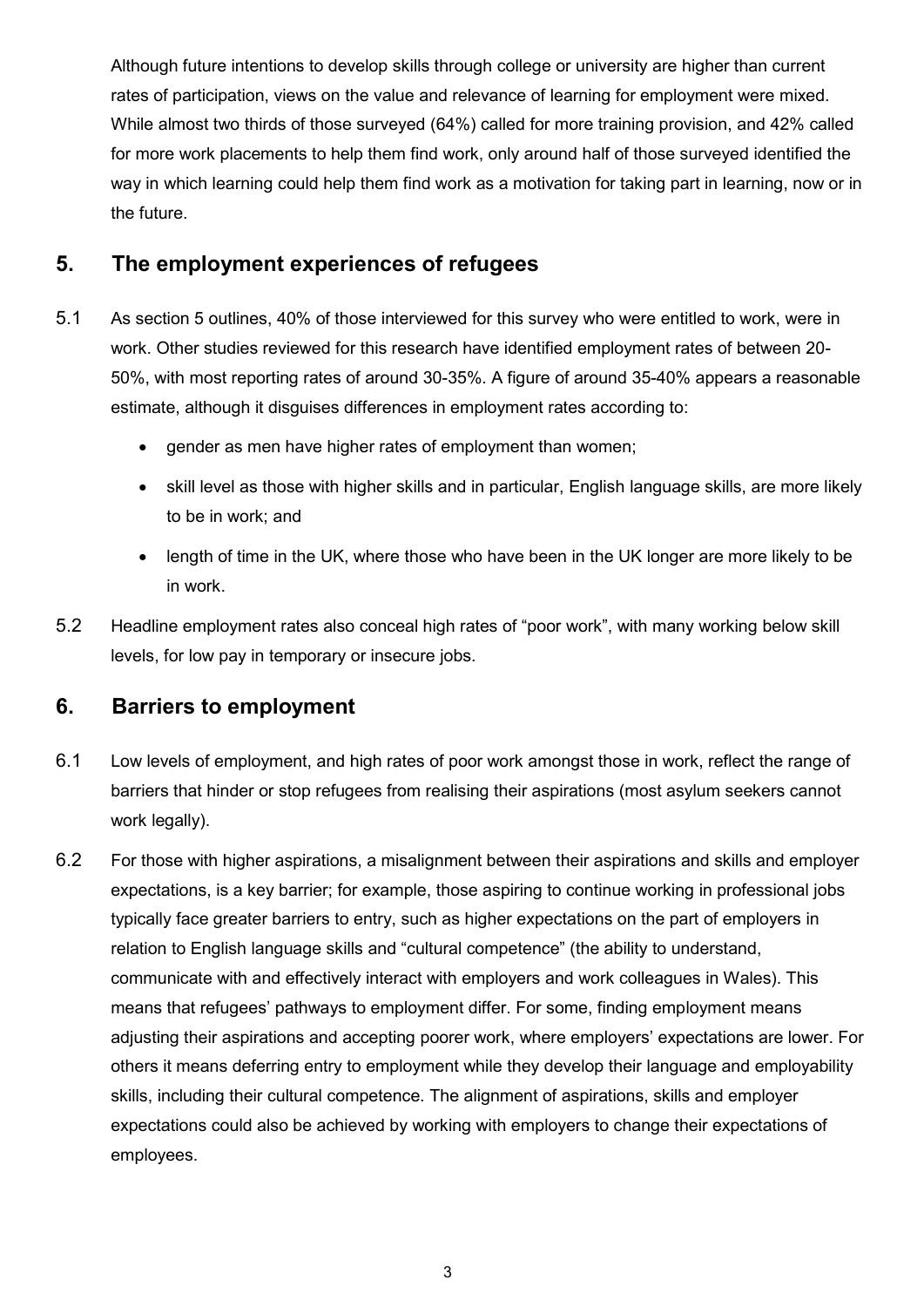- 6.3 However, even where refugees' aspirations are aligned with their skills and employer expectations, which may include them lowering their aspirations, as many of those surveyed were willing to do, a range of barriers hinder or stop refugees from realising their aspirations, which include:
	- barriers linked to enforced migration, such as difficulties gaining recognition of qualifications, skills and experience gained overseas, reluctance amongst some employers to employ refugees, weak understanding of pathways to employment, poor mental health, and
	- more generic barriers linked to people's circumstances, such as difficulties with transport and childcare, and the weaknesses of local labour markets, particularly in rural areas.

## **7. Support services**

 $\overline{\phantom{a}}$ 

- 7.1 As sections 7 and 8 illustrate, despite the commitment of staff, support services and ESOL provision struggle to help people overcome many of the barriers they face. Indeed, most of the refugees in work credited their success to their own efforts, rather than support from services. This reflects a number of factors including:
	- the legal restrictions on asylum seekers working in the UK;
	- inadequate ESOL provision in many parts of Wales and the difficulties inherent in learning a second language;
	- the limited time and support that the Jobcentre Plus (JCP) can offer and the ways in which weak English language skills can limit the other support and opportunities asylum seekers and refugees can access; for example, they generally cannot access targeted employment support services such as Communities for Work  $(CfW)^3$ , or work placements, until they have developed their language skills; and
	- cuts in funding for support services.

### **8. The impact of unemployment and poor work**

8.1 As section 10 illustrates, unemployment and poor work contribute to high levels of poverty and social exclusion and much poorer levels of well-being amongst refugees and, in particular, asylum seekers, compared to the general population. When asked how happy they were yesterday on a scale of 0 -10, the mean scores for refugees and asylum seekers were 6.9, and 4.6 respectively, compared to the mean for the Welsh population which is 7.7.

<sup>3</sup> Communities for Work (CfW) is a Welsh Government Programme supported by the European Social Fund (ESF), which offers employment support services in socio-economically disadvantaged areas (Communities First Clusters) to: young people aged 16-24 who are not in employment education or training and adults aged 25 and over who are either economically inactive or who have been out of work for over 12 months. Communities for Work Plus extends this support to improve employability skills to those not eligible for CfW or other ESF funded programmes, like PaCE (The Parents and Childcare Employment project).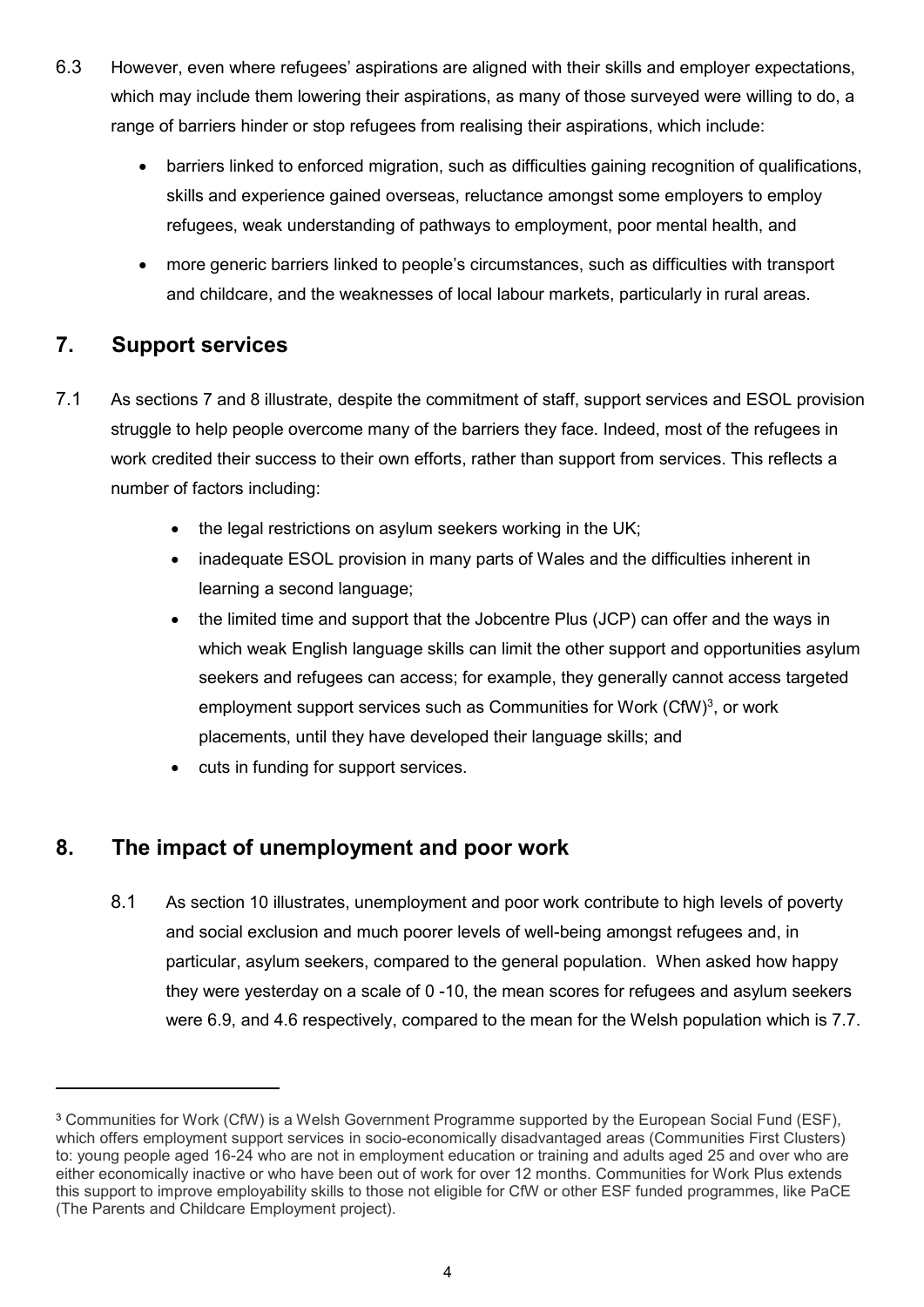### **9. Recommendations for improving support**

- 9.1 As section 11 outlines, there is no "silver bullet" (or simple, single solution). An effective strategy should focus upon extending rights and aligning aspirations and skills with employer expectations, and addressing other barriers to work and progression in work. This requires co-ordinated action across a range of policy areas to strengthen:
	- Integration, ESOL and training, to develop skills and ensure that refugees and asylum seekers are able to look for work;
	- information advice and guidance and employment support to, for example, inform people's aspirations and job search strategies; and
	- employer engagement to, for example, change employers' expectations and practice.
- 9.2 It will also require improvements in partnership working between services and monitoring and evaluation of policies and provision to support refugees and asylum seekers.
- 9.3 In response, section 11 outlines the study's five overarching recommendations:
- 9.4 Recommendation 1: The Welsh Government should work to support integration from day one, as the Scottish Government has. This should help reduce the amount of 'lost time' during which skills and wellbeing are negatively affected, improve public understanding and perception of refugees and asylum seekers, and improve the wellbeing of asylum seekers and refugees. Action to support this should include the Welsh Government:
	- $\bullet$  Lobbying the UK government to reinstate asylum seekers' rights to work<sup>4</sup>;
	- Considering the case for developing short structured programmes to support integration, like those developed in other EU countries;
	- maximising the use of existing resources to tackle language barriers. Business Wales's use of its Participation Fund is a good example of this;
	- working with partners to ensure that frontline staff have an awareness and understanding of the needs of refugees and asylum seekers as part of their workforce development;
	- working with LAs and bodies such as the Arts Council for Wales and Sports Wales to explore opportunities for outreach and engagement with refugees and asylum seekers; and

 $\overline{\phantom{a}}$ 

<sup>4</sup> Asylum policy is reserved to the UK Government, which controls the assessment of claims for asylum and also accommodation and financial support of asylum seekers.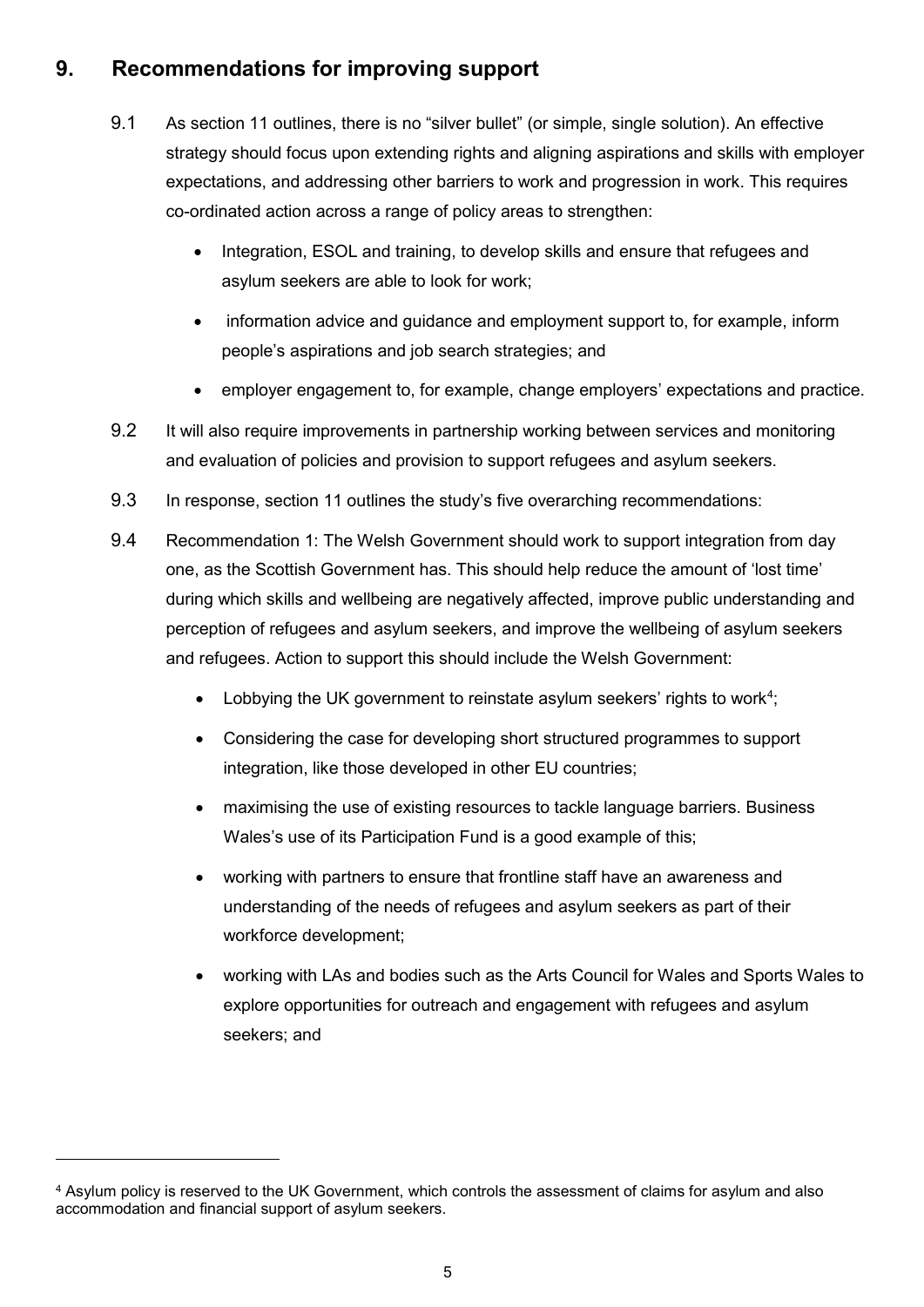- actively identifying opportunities to highlight the contribution of refugees and asylum seekers such as events to mark World Refugee Day and supporting local refugee sponsorship groups.
- 9.5 Recommendation 2: The Welsh Government should strengthen education and training provision for refugees and asylum seekers. This should support integration and help refugees find better work, faster. Action to support this should include the Welsh Government:
	- increasing investment in ESOL provision and working with LAs, colleges, employers and ESOL providers to extend and mainstream the good practice identified in the current ESOL Policy Statement;
	- working with colleges to explore opportunities for the provision of training in basic qualifications like food hygiene and health and safety in key world languages, like Arabic, for those with weaker English language skills; and
	- working with colleges and Regional Skills Partnerships to explore the development of training pathways into growth sectors like social care for those with stronger English Language skills.
- 9.6 Recommendation 3: Welsh Government should strengthen support services for refugees and asylum seekers. There are a range of support services such as JCP, Careers Wales and a future employability programme. It is vital that these services are sensitive to the needs of refugees and that refugees are signposted to the support that is most relevant to their needs. Action to support this should include the Welsh Government:
	- working with services to strengthen collaboration to, for example, enable information and expertise to be shared;
	- working with the DWP to ensure its support 'offer' meets the needs of refugees. This should include ensuring the sensitive and intelligent use of claimant commitments; that full use is made of the skills and expertise of JCP staff, and supporting the development of expertise within JCP offices; and
	- Ensuring that the needs of refugees are mainstreamed into the design and operations of the future employability programme and Communities for Work, and that where appropriate, refugees are treated as a priority group for services.
- 9.7 Recommendation 4: The Welsh Government should improve employer engagement with refugees. It is vital that employers understand refugees' rights to work, help support and encourage the employment of refugees and their progression in work. Action to support this should include the Welsh Government:
	- working with the DWP to strengthen the role of JCP employment advisors;